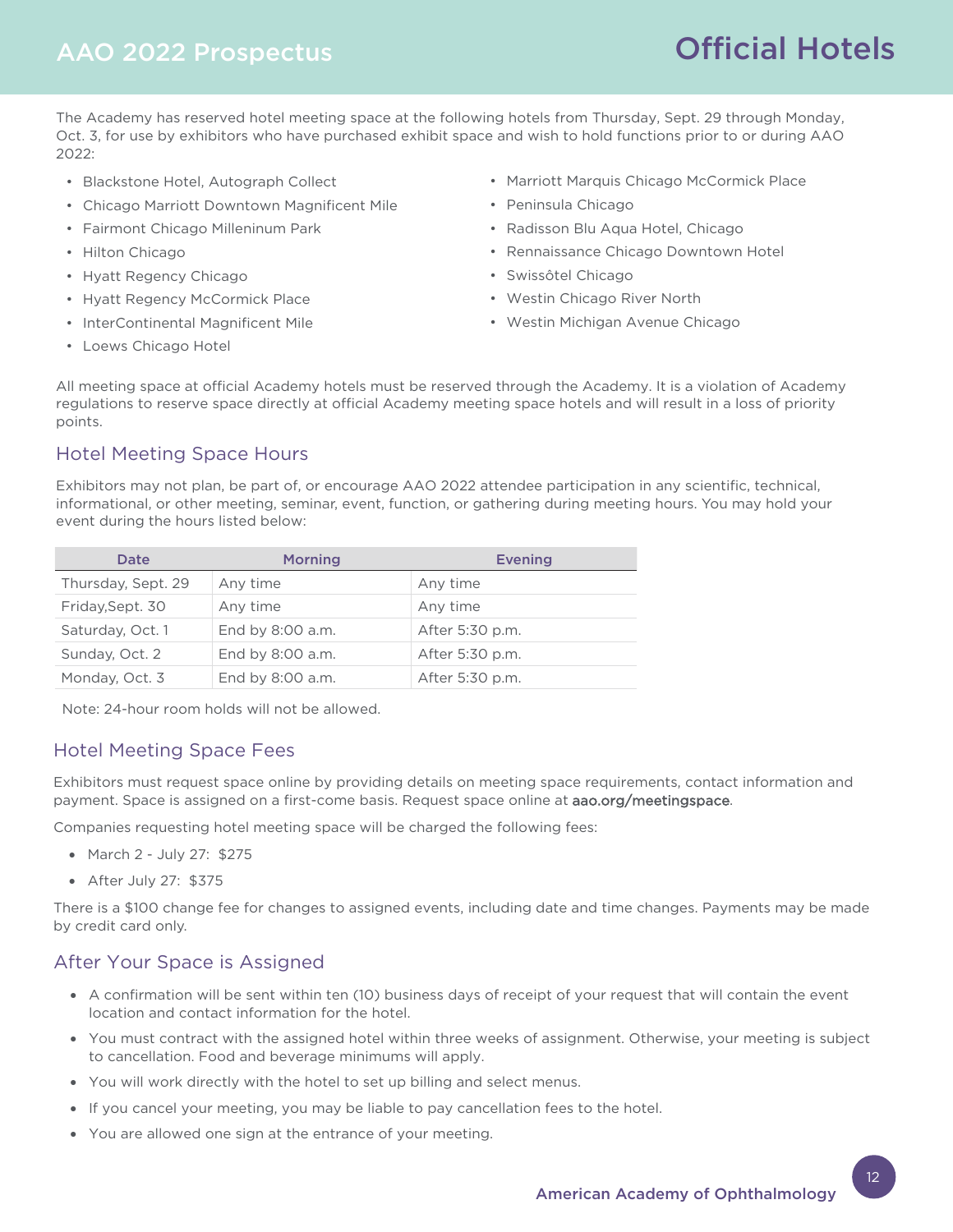### AAO 2022 Prospectus

## Official Hotels

- Make sure that your promotional materials do not imply that your meeting is endorsed by the Academy or is related to the official AAO 2022 program. Before preparing promotional materials for the event, carefully review the Marketing section of the Exhibit Prospectus for guidelines on how these events may be publicized.
- Exhibitors may not use the official shuttle bus routes to transport attendees to any offsite function unless they have notified the Academy of this intention and have paid for the additional vehicles to supplement the route, if available. Exhibitors may work with the official shuttle bus service provider, Kushner & Associates, to make arrangements for their own transportation needs. Contact exhibitions@aao.org for instructions.
- All time and/or date changes should be made directly with the Academy's Meeting Services Specialist, Alex Keane. Do not make these changes directly with the hotel.

### Third Parties

An exhibitor who engages the services of an outside management firm to handle exhibit details and logistics, meeting and events must complete a Third Party Authorization Form, identifying the firm who will work on its behalf. The company you designate in this capacity must meet all deadlines.

The form is available on the Checklist in the Exhibitor Portal.

The third-party company representative may make a Request for Third Party Authorization by completing the form posted on aao.org/meetingspace and submitting it to exhibitions@aao.org.

#### **Questions?**

- Contact Alex Keane, Meeting Services Specialist
- Email: akeane@aao.org

### Hotel Reservations

The Academy has contracted hotel sleeping rooms at over fifty Chicago hotels for AAO 2022. Hotels included in the Academy's block are considered official hotels. A portion of the contracted sleeping rooms in each hotel are for exhibitor assignment.

Exhibitors are required to secure all guest rooms at official Academy hotels through the Academy's official hotel reservation provider, Expovision.

Exhibitor hotel reservations will open in two tiers:

- Advance Exhibitors
	- o You will be notified by the Academy that your rooms will be processed as an Advance Exhibitor if:
		- Your company actualized 20 or more rooms on peak night at AAO 2019 and/or AAO 2021
		- Your company is in the top 50 companies in priority points
	- o If notified, you must submit an Exhibitor Hotel Reservation Application to Expovision by Wednesday, May 11.
	- o You will not be able to book your hotel reservations online.
	- o Hotel room assignments will be determined by
		- the date your application is received
		- vour company's accrued priority points
		- **room block history**
	- o If your hotel choices are not available, you will receive assignments based on your preferences.
	- o Confirmations will be sent by Tuesday, May 31.